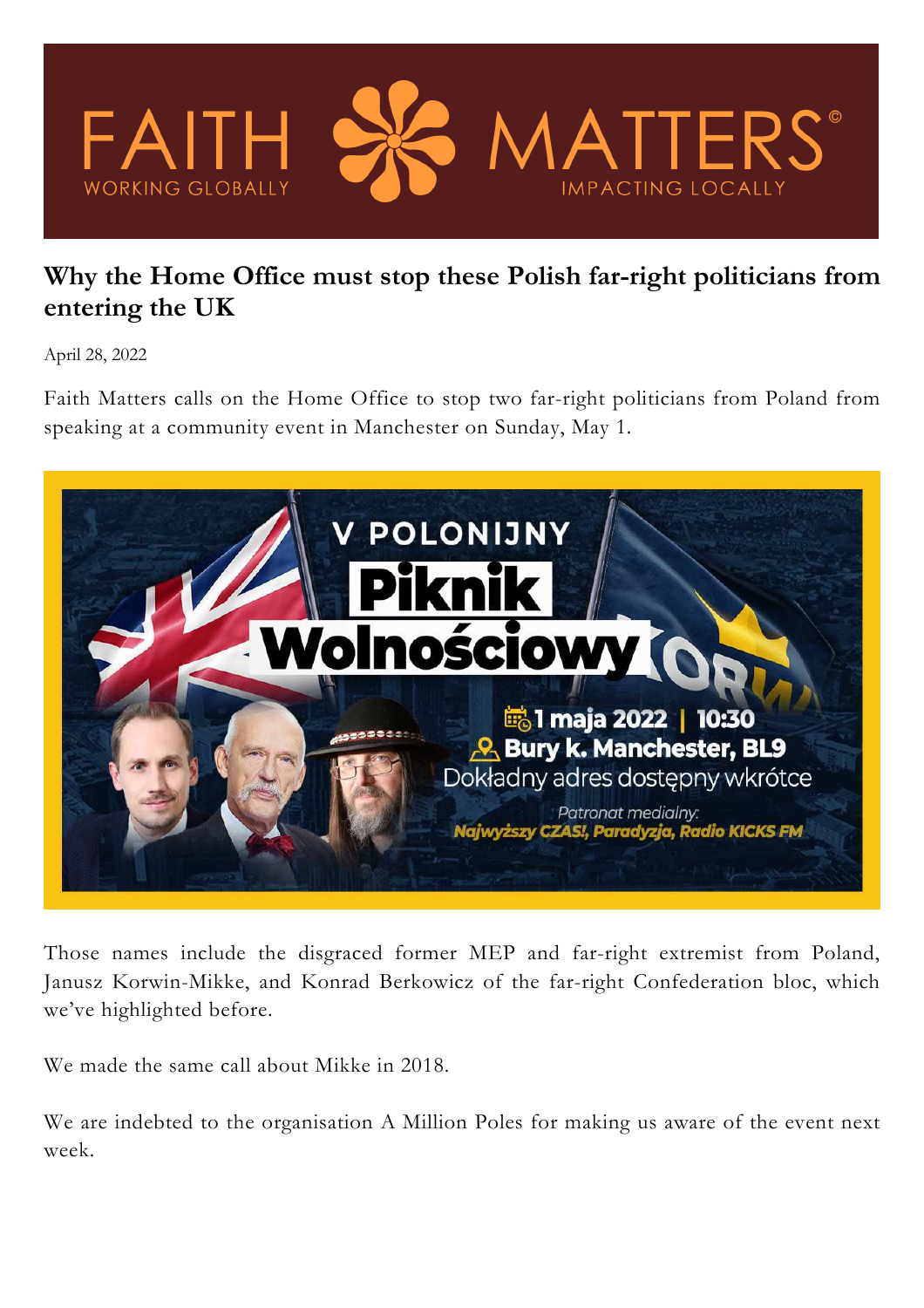Part of our updated dossier to the Home Office highlights Mikke includes recent anti-Muslim content on Twitter, including propagating outlandish conspiracies about a so-called Islamic' takeover'.



Janusz Korwin-Mikke @JkmMikke

Nadciągają muzułmanie - powiedzmy: Turcy. Podbili już Węgry i Czechy. Otwarcie mówią, że narzucą nam islam (ateistów mordują, od chrześcijan i żydów biorą jizyę -1000 zł miesięcznie). Szansa śmierci w walce z nimi 15%. Czy w takiej sytuacji:

**Translate Tweet** 

| pójdziesz walczyć?          | 73.8% |
|-----------------------------|-------|
| Nie, lepiej się poddać!     | 10.3% |
| Nie jestem pewien           | 16%   |
| 6,638 votes · Final results |       |

8:07 PM · Jan 1, 2022 · Twitter Web App

Credit: Twitter.

On Twitter, Mikke has pushed disinformation and propaganda about the illegal Russian invasion of Ukraine, as the ICC agrees to investigate war crimes.

...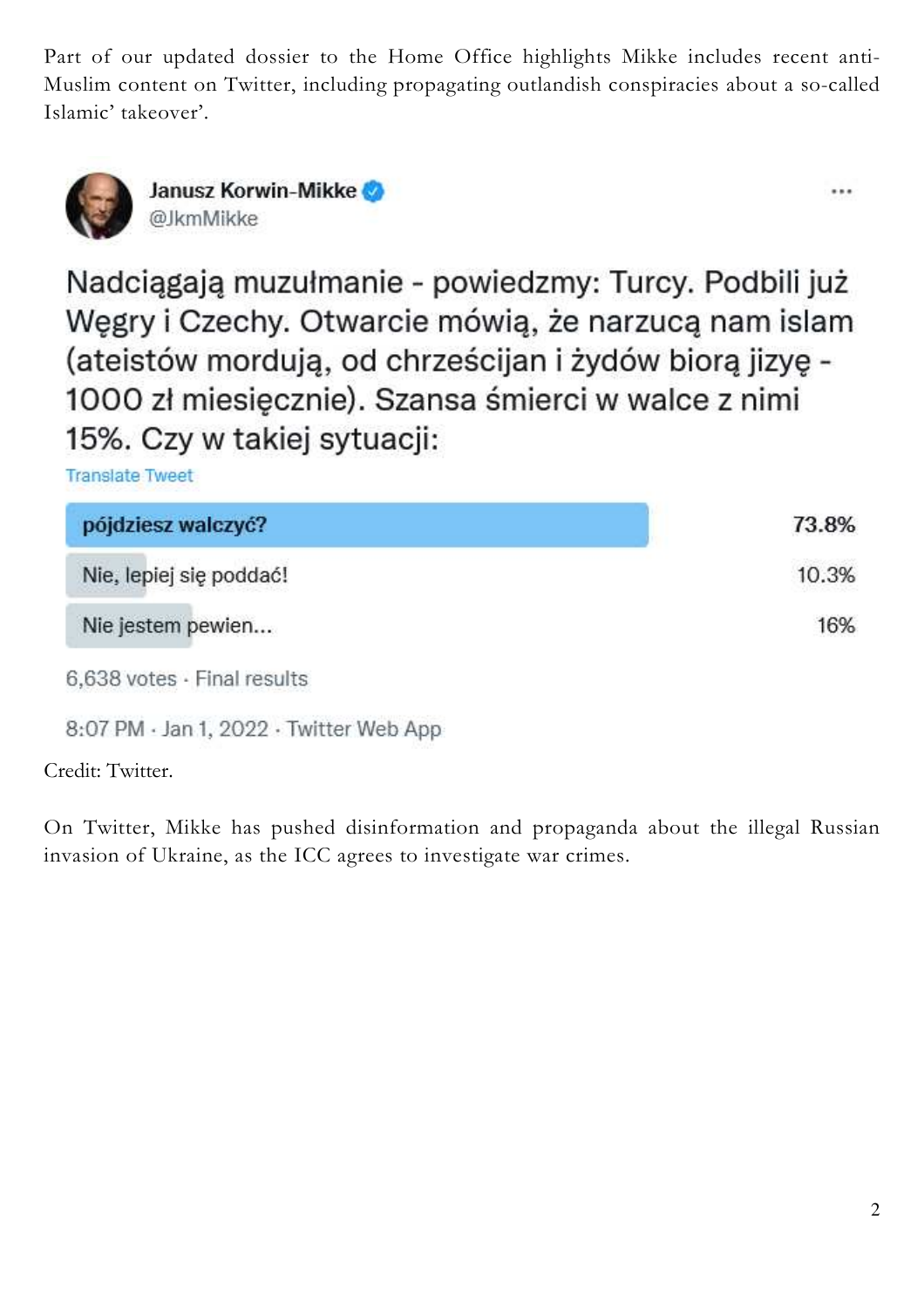

Janusz Korwin-Mikke @JkmMikke

To podaje "BiełSat": twitter.com/Bielsat pl/sta... Kobieta z Buczy mówi o "kadyrowcach", choć Ukraińcy oskarżają o to konkretne jednostki rosyjskie. A to TV poza Europa (Indie): youtu.be/IOMJvQDtNVg Kobieta z Mariupola twierdzi, że Ukraińcy ich mordują, do oni sa z Donbasu

**Translate Tweet** 

## Bielsat @Bielsat\_pl · Apr 5

"Nie widzicie, że jesteśmy Rosjanami? (...) Przyszliśmy was wyzwalać!" Nagranie z Buczy przesłali czytelnicy naszego rosyjskojęzycznego portalu VotTak.tv

|                  | źrodło: czytelnicy vottak.tv             |                 |     |
|------------------|------------------------------------------|-----------------|-----|
| 2:12 64.9K views | 6:04 PM - Apr 12, 2022 - Twitter Web App | <b>GEJICAT.</b> |     |
| 24 Retweets      | 7 Quote Tweets 199 Likes                 |                 |     |
|                  |                                          |                 | ,Υ, |

Credit: Twitter.

Mikke supported the far-right media personality Eric Zemmour in the French election – LGBT+ groups are suing Zemmour for Holocaust revisionism over his denial about the deportation of gay men by the Nazi machine of tyranny.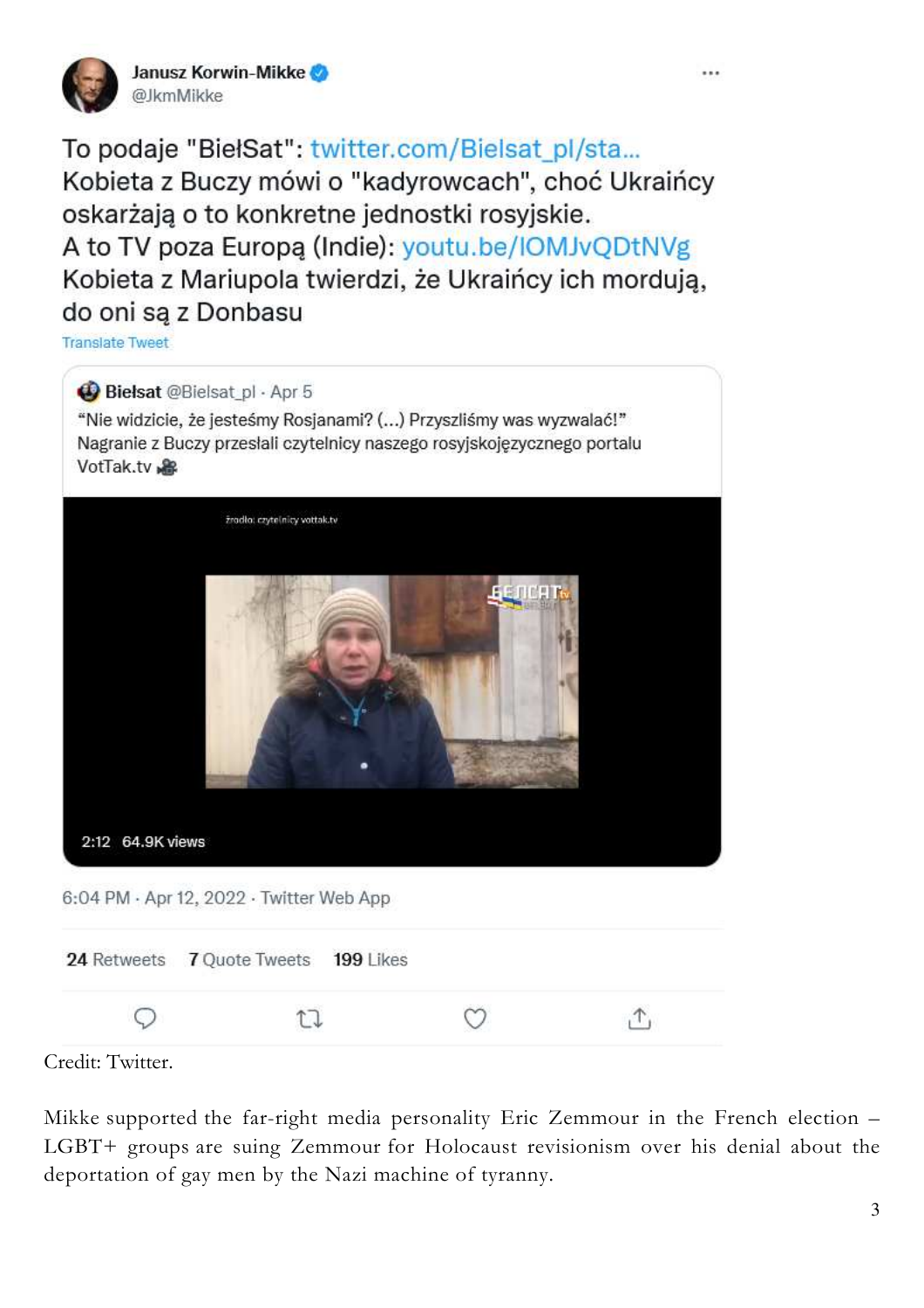When informed on Twitter that the falangist fascist dictator of Spain, Franciso Franco was "Jewish", Mikke scoffed, stating that he "smashed" communism, before adding, "But you have to fight the JEWISH COMMUNE, because it is an intelligent, very dangerous enemy!". The account Mikke quoted with this reply posts highly inflammatory and racists statements like, "Being jew/muslim is far worse for me than racemixing."

Mikke's use of Twitter has, over the years, targeted the Swedish furniture giant in July 2019, calling for the boycott of these "homo-fascists" in Poland. Much has also been written about their political aspirations to curtail LGBT+ rights in Poland.

...



Janusz Korwin-Mikke @JkmMikke

Ponieważ JE Donald Trump ochronił amerykańskich producentow drewna przed zagraniczną konkurencją, IKEA zamyka jedyną fabrykę w USA; drewno za drogie! Przy okazji przypominam o bojkocie tych homofaszystów w Polsce!

**Translate Tweet** 



10:55 AM · Jul 18, 2019 · Twitter Web Client

Credit: Twitter.

It's easy to find other examples of racist speech on Mikke's Twitter – including a grotesque antisemitic meme captioned with the N-word.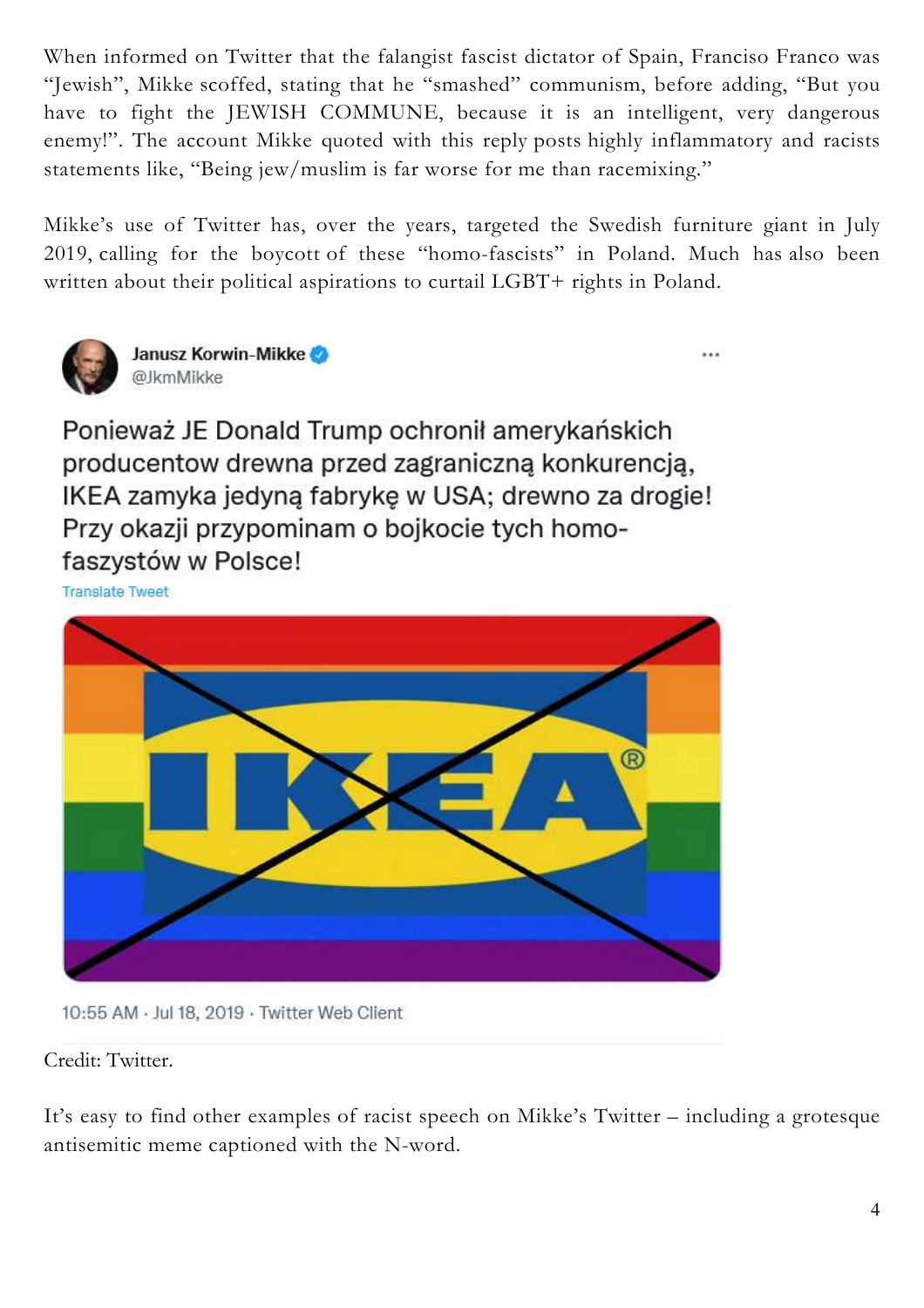

Janusz Korwin-Mikke @JkmMikke

Jeśli powiem do Murzyna "Nittur" - to popełniam niemal zbrodnie. Jeśli mówi tak Murzyn do Murzyna - to OK. Bo to swojak o swojaku. Jeśli Żyd powie o nie-Żydach "Goje" to OK. Jeśli ja, goj, powiem o nie-Żydach "Goje" - to co najmniej nietakt. Bo goje dla siebie nie są swojakami?

**Translate Tweet** 



2:30 AM · Jul 29, 2019 · Twitter Web App

Mikke has called for lowering the age of consent for children as, "There are girls who are 12, 13, and completely mature."

Janusz Korwin-Mikke, Grzegorz Braun, Artur Dziambor, Robert Winnicki and Konrad Berkowicz (of the far-right Confederation bloc) faced widespread condemnation for standing beneath a banner which read "Vaccination sets you free", echoing the "Arbeit Macht Frei" sign which hung outside the Auschwitz death camp and other Nazi concentration camps.

In 2019, Berkowicz put a kippah (skullcap) on the head of a rival lawmaker Anna Krupk, during a debate on restitution for Jewish Holocaust victims, the Times of Israel reported.

The Confederation bloc opposed a motion supporting Ukraine following Russia's invasion.